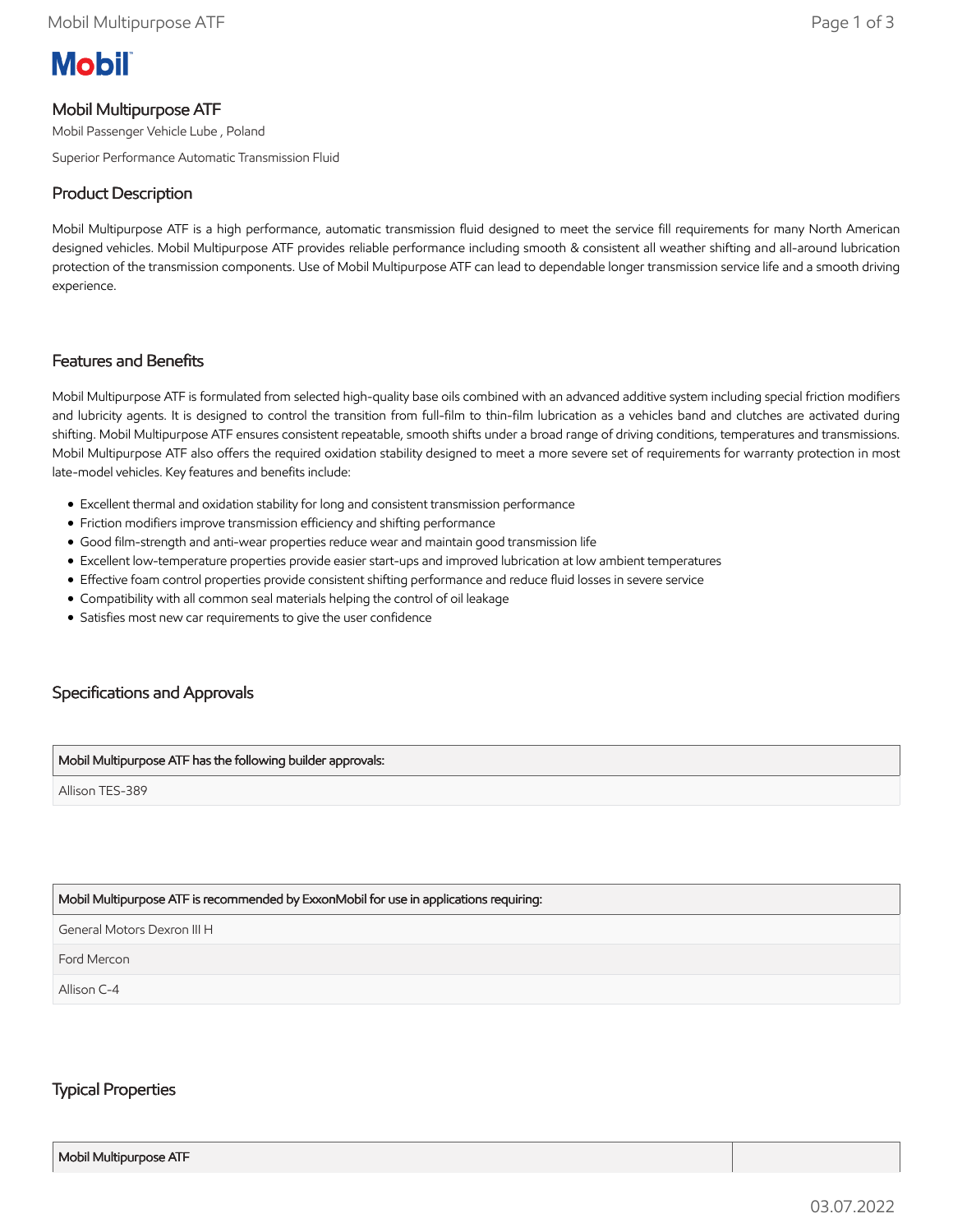Mobil Multipurpose ATF Page 2 of 3

| Mobil Multipurpose ATF            |        |
|-----------------------------------|--------|
| Viscosity, ASTM D 445             |        |
| cSt @ 40 °C                       | 32     |
| cSt@100 °C                        | 7.0    |
| Brookfield Viscosity, ASTM D2983  |        |
| -cP $@ -40 °C$                    | 16,200 |
| Viscosity Index, ASTM D 2270      | 176    |
| Pour Point, °C, ASTM D 97         | $-51$  |
| Flash Point, °C, ASTM D 92        | 182    |
| Density @ 15 °C kg/l, ASTM D 4052 | 0.860  |
| Colour                            | Red    |

#### Health and Safety

Based on available information, this product is not expected to produce adverse effects on health when used for the intended application and the recommendations provided in the Material Safety Data Sheet (MSDS) are followed. MSDS's are available upon request through your sales contract office, or via the Internet. This product should not be used for purposes other than its intended use. If disposing of used product, take care to protect the environment.

The Mobil logotype, the Pegasus design and ATF are trademarks of Exxon Mobil Corporation, or one of its subsidiaries.

06-2022

ExxonMobil Lubricants & Specialties Europe, division of ExxonMobil Petroleum & Chemicals BV. This information relates only to products supplied in Europe (including Turkey) and the Former Soviet Union.

ExxonMobil Poland sp. z o.o. ul.Chmielna 85/87 00-805 Warszawa

You can always contact our Technical Help Desk engineers on Mobil lubricants and services related questions:<https://www.mobil.pl/pl-pl/contact-us>

Tel +48 22 556 29 00 Fax +48 22 620 16 61

Typical Properties are typical of those obtained with normal production tolerance and do not constitute a specification. Variations that do not affect product performance are to be expected during normal manufacture and at different blending locations. The information contained herein is subject to change without notice. All products may not be available locally. For more information, contact your local ExxonMobil contact or visit [www.exxonmobil.com](http://www.exxonmobil.com/)

ExxonMobil is comprised of numerous affiliates and subsidiaries, many with names that include Esso, Mobil, or ExxonMobil. Nothing in this document is intended to override or supersede the corporate separateness of local entities. Responsibility for local action and accountability remains with the local ExxonMobil-affiliate entities.

Energy lives here™